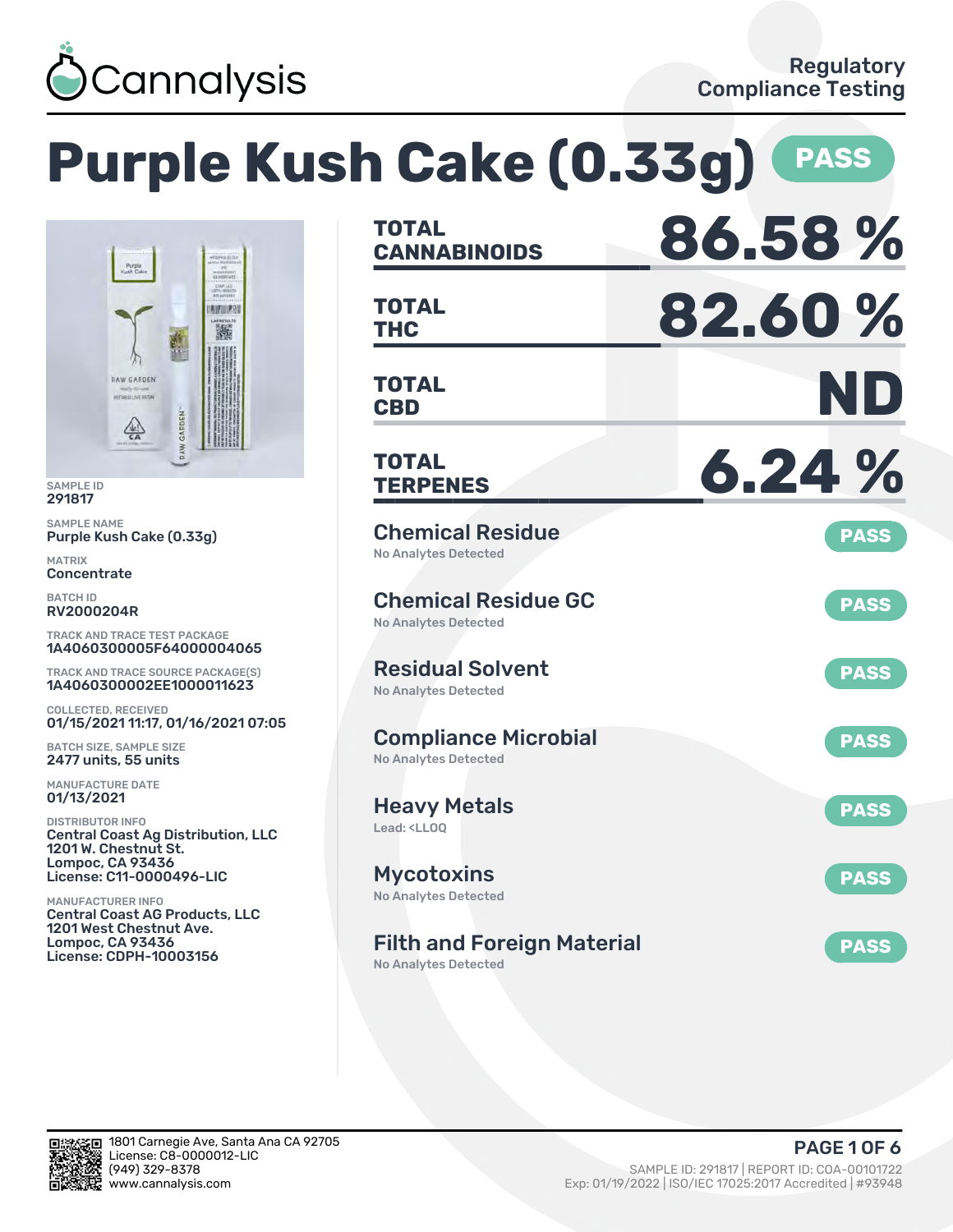

# CANNABINOID ANALYSIS

Total THC,CBD value(s) have been decarboxylated.

| TOTAL THC:          | 826.0 mg/g (82.60 %), 272.58 mg per package |
|---------------------|---------------------------------------------|
| TOTAL CBD:          | ND.                                         |
| TOTAL CANNABINOIDS: | 865.8 mg/g (86.58 %)                        |

UNIT OF MEASUREMENT: Milligrams per Gram(mg/g)

| <b>ANALYTE</b>         | <b>RESULT</b>           | LOD    | <b>LLOO</b> | <b>ANALYTE</b>   | <b>RESULT</b>        | LOD    | <b>LLOO</b> |
|------------------------|-------------------------|--------|-------------|------------------|----------------------|--------|-------------|
| THCa                   | ND                      | 0.2000 | 0.4000      | CBD <sub>v</sub> | ND                   | 0.2000 | 0.4000      |
| D9THC                  | 826.0 mg/g (82.60 %)    | 0.2000 | 0.4000      | CBGa             | <b>ND</b>            | 0.2000 | 0.4000      |
| D8THC                  | $1.882$ mg/g (0.1882 %) | 0.2000 | 0.4000      | <b>CBG</b>       | 34.39 mg/g (3.439 %) | 0.2000 | 0.4000      |
| <b>THC<sub>v</sub></b> | 3.476 mg/g (0.3476 %)   | 0.2000 | 0.4000      | CBN              | ND                   | 0.2000 | 0.4000      |
| CBDa                   | ND                      | 0.2000 | 0.4000      | CBC              | <b>ND</b>            | 0.2000 | 0.4000      |
| <b>CBD</b>             | <b>ND</b>               | 0.2000 | 0.4000      |                  |                      |        |             |

#### ADDITIONAL INFORMATION

| Method:              | SOP-TECH-001 | Sample Prepped: 01/16/2021 13:26  | Sample Approved: 01/19/2021 12:10  |  |
|----------------------|--------------|-----------------------------------|------------------------------------|--|
| Instrument: UPLC-DAD |              | Sample Analyzed: 01/16/2021 14:55 | Prep-Analytical Batch: 25649-20105 |  |



## TERPENE ANALYSIS

UNIT OF MEASUREMENT: Milligrams per Gram(mg/g)

| TUTAL TENFENES. |  |
|-----------------|--|
|                 |  |
|                 |  |
|                 |  |

TOTAL TERPENES: 62.49 mg/g (6.249 %)

| <b>ANALYTE</b>                                                                                                                                          | <b>RESULT</b>             | <b>LOD</b> | <b>LLOQ</b> | <b>ANALYTE</b>         | <b>RESULT</b>            | <b>LOD</b> | <b>LLOQ</b> |
|---------------------------------------------------------------------------------------------------------------------------------------------------------|---------------------------|------------|-------------|------------------------|--------------------------|------------|-------------|
| 3-Carene                                                                                                                                                | <b>ND</b>                 | 0.5000     | 1.000       | Alpha bisabolol        | <b>ND</b>                | 0.5000     | 1.000       |
| Alpha cedrene                                                                                                                                           | <b>ND</b>                 | 0.5000     | 1.000       | Alpha humulene         | 2.002 mg/g $(0.2002 \%)$ | 0.5000     | 1.000       |
| Alpha pinene                                                                                                                                            | 2.086 mg/g (0.2086 %)     | 0.5000     | 1.000       | Alpha terpinene        | <b>ND</b>                | 0.5000     | 1.000       |
| Alpha terpineol                                                                                                                                         | $0.8664$ mg/g $(0.0866%)$ | 0.3300     | 0.6500      | Beta caryophyllene     | 10.59 mg/g (1.059 %)     | 0.5000     | 1.000       |
| Beta myrcene                                                                                                                                            | 13.69 mg/g (1.369 %)      | 0.5000     | 1.000       | Beta pinene            | 2.746 mg/g (0.2746 %)    | 0.6100     | 1.210       |
| <b>Borneol</b>                                                                                                                                          | <b>ND</b>                 | 0.5000     | 1.000       | Camphene               | <b>ND</b>                | 0.5000     | 1.000       |
| Camphor                                                                                                                                                 | <b>ND</b>                 | 0.5000     | 1.000       | Caryophyllene oxide ND |                          | 0.5000     | 1.000       |
| Cedrol                                                                                                                                                  | <b>ND</b>                 | 0.5000     | 1.000       | Cis nerolidol          | <b>ND</b>                | 0.5000     | 1.000       |
| Eucalyptol                                                                                                                                              | <b>ND</b>                 | 0.5000     | 1.000       | Fenchol                | 1.810 mg/g $(0.1810\%)$  | 0.5000     | 1.000       |
| Fenchone                                                                                                                                                | <b>ND</b>                 | 0.5000     | 1.000       | Gamma terpinene        | <b>ND</b>                | 0.5000     | 1.000       |
| Gamma terpineol                                                                                                                                         | <b>ND</b>                 | 0.1000     | 0.2100      | Geranyl acetate        | <b>ND</b>                | 0.5000     | 1.000       |
| Guaiol                                                                                                                                                  | <b>ND</b>                 | 0.5000     | 1.000       | Isoborneol             | <b>ND</b>                | 0.5000     | 1.000       |
| Isopulegol                                                                                                                                              | <b>ND</b>                 | 0.5000     | 1.000       | Limonene               | 24.54 mg/g (2.454 %)     | 0.5000     | 1.000       |
| Linalool                                                                                                                                                | 3.223 mg/g (0.3223 %)     | 0.5000     | 1.000       | Menthol                | <b>ND</b>                | 0.5000     | 1.000       |
| Ocimene 1                                                                                                                                               | <b>ND</b>                 | 0.1600     | 0.3100      | Ocimene 2              | 0.9242 mg/g $(0.0924\%)$ | 0.3500     | 0.6900      |
| P-cymene                                                                                                                                                | <b>ND</b>                 | 0.5200     | 1.050       | P-mentha-1.5-diene ND  |                          | 0.5000     | 1.000       |
| Pulegone                                                                                                                                                | <b>ND</b>                 | 0.5000     | 1.000       | Sabinene               | <b>ND</b>                | 0.5000     | 1.000       |
| Sabinene hydrate                                                                                                                                        | <b>ND</b>                 | 0.5000     | 1.000       | Terpinolene            | <b>ND</b>                | 0.5000     | 1.000       |
| Trans beta farnesene <ll00< td=""><td></td><td>0.5000</td><td>1.000</td><td>Trans nerolidol</td><td><b>ND</b></td><td>0.5000</td><td>1.000</td></ll00<> |                           | 0.5000     | 1.000       | Trans nerolidol        | <b>ND</b>                | 0.5000     | 1.000       |
| Valencene                                                                                                                                               | <b>ND</b>                 | 0.5000     | 1.000       |                        |                          |            |             |

| ANALYTE               | <b>RESULT</b>            | LOD    | <b>LLOO</b> |
|-----------------------|--------------------------|--------|-------------|
| Alpha bisabolol       | <b>ND</b>                | 0.5000 | 1.000       |
| Alpha humulene        | 2.002 mg/g (0.2002 %)    | 0.5000 | 1.000       |
| Alpha terpinene       | <b>ND</b>                | 0.5000 | 1.000       |
| Beta caryophyllene    | 10.59 mg/g (1.059 %)     | 0.5000 | 1.000       |
| Beta pinene           | 2.746 mg/g $(0.2746\%)$  | 0.6100 | 1.210       |
| Camphene              | <b>ND</b>                | 0.5000 | 1.000       |
| Caryophyllene oxide   | <b>ND</b>                | 0.5000 | 1.000       |
| Cis nerolidol         | <b>ND</b>                | 0.5000 | 1.000       |
| Fenchol               | 1.810 mg/g $(0.1810 \%)$ | 0.5000 | 1.000       |
| Gamma terpinene       | <b>ND</b>                | 0.5000 | 1.000       |
| Geranyl acetate       | <b>ND</b>                | 0.5000 | 1.000       |
| Isoborneol            | <b>ND</b>                | 0.5000 | 1.000       |
| Limonene              | 24.54 mg/g (2.454 %)     | 0.5000 | 1.000       |
| Menthol               | <b>ND</b>                | 0.5000 | 1.000       |
| Ocimene <sub>2</sub>  | 0.9242 mg/g $(0.0924\%)$ | 0.3500 | 0.6900      |
| P-mentha-1,5-diene ND |                          | 0.5000 | 1.000       |
| Sabinene              | <b>ND</b>                | 0.5000 | 1.000       |
| Terpinolene           | <b>ND</b>                | 0.5000 | 1.000       |
| Trans nerolidol       | <b>ND</b>                | 0.5000 | 1.000       |
|                       |                          |        |             |

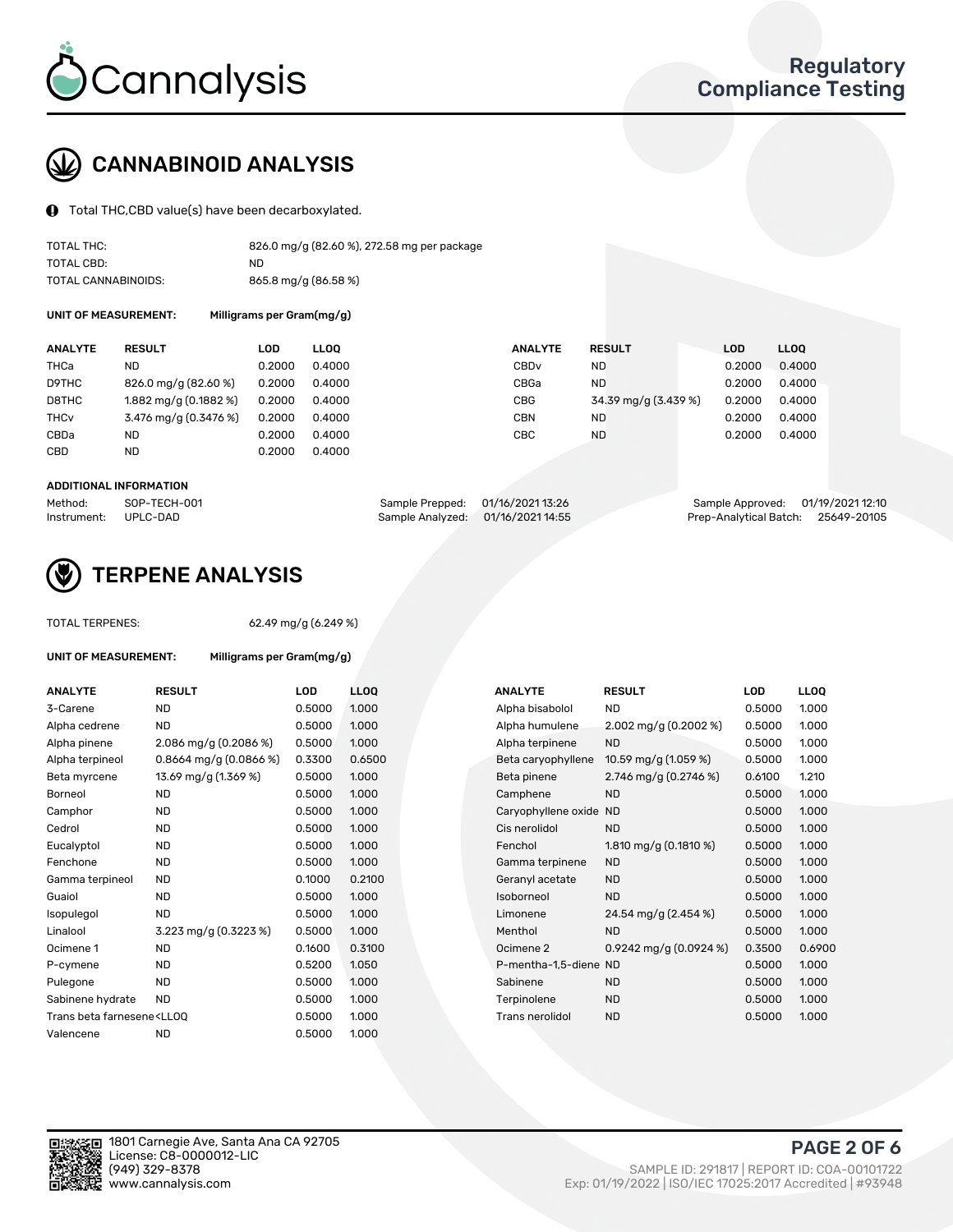

## Regulatory Compliance Testing

#### ADDITIONAL INFORMATION

Method: SOP-TECH-027 Sample Prepped: 01/16/2021 14:01 Sample Approved: 01/19/2021 15:13 Prep-Analytical Batch: 25650-20100



CHEMICAL RESIDUE ANALYSIS PASS

UNIT OF MEASUREMENT: Micrograms per Gram(ug/g)

| <b>ANALYTE</b>    | <b>RESULT</b> | LOD    | LL <sub>OO</sub> | <b>ACTION LEVEL</b> |      | <b>ANALYTE</b>      | <b>RESULT</b> | <b>LOD</b> | <b>LLOQ</b> | <b>ACTION LEVEL</b> |      |
|-------------------|---------------|--------|------------------|---------------------|------|---------------------|---------------|------------|-------------|---------------------|------|
| Abamectin         | <b>ND</b>     | 0.0200 | 0.0400           | 0.1000              | Pass | Acephate            | <b>ND</b>     | 0.0200     | 0.0400      | 0.1000              | Pass |
| Acequinocyl       | <b>ND</b>     | 0.0200 | 0.0400           | 0.1000              | Pass | Acetamiprid         | <b>ND</b>     | 0.0200     | 0.0400      | 0.1000              | Pass |
| Aldicarb          | <b>ND</b>     | 0.0200 | 0.0400           | 0.0                 | Pass | Azoxystrobin        | <b>ND</b>     | 0.0200     | 0.0400      | 0.1000              | Pass |
| Bifenazate        | <b>ND</b>     | 0.0200 | 0.0400           | 0.1000              | Pass | <b>Bifenthrin</b>   | <b>ND</b>     | 0.0200     | 0.0400      | 3.000               | Pass |
| <b>Boscalid</b>   | <b>ND</b>     | 0.0200 | 0.0400           | 0.1000              | Pass | Carbaryl            | <b>ND</b>     | 0.0200     | 0.0400      | 0.5000              | Pass |
| Carbofuran        | <b>ND</b>     | 0.0200 | 0.0400           | 0.0                 | Pass | Chlorantraniliprole | <b>ND</b>     | 0.0200     | 0.0400      | 10.00               | Pass |
| Clofentezine      | <b>ND</b>     | 0.0200 | 0.0400           | 0.1000              | Pass | Coumaphos           | <b>ND</b>     | 0.0200     | 0.0400      | 0.0                 | Pass |
| Cyfluthrin        | <b>ND</b>     | 0.4000 | 1.000            | 2.000               | Pass | Cypermethrin        | <b>ND</b>     | 0.4000     | 1.000       | 1.000               | Pass |
| Daminozide        | <b>ND</b>     | 0.0200 | 0.0400           | 0.0                 | Pass | Diazinon            | <b>ND</b>     | 0.0200     | 0.0400      | 0.1000              | Pass |
| <b>Dichlorvos</b> | <b>ND</b>     | 0.0200 | 0.0400           | 0.0                 | Pass | Dimethoate          | <b>ND</b>     | 0.0200     | 0.0400      | 0.0                 | Pass |
| Dimethomorph      | <b>ND</b>     | 0.0200 | 0.0400           | 2.000               | Pass | <b>Ethoprophos</b>  | <b>ND</b>     | 0.0200     | 0.0400      | 0.0                 | Pass |
| Etofenprox        | <b>ND</b>     | 0.0200 | 0.0400           | 0.0                 | Pass | Etoxazole           | <b>ND</b>     | 0.0200     | 0.0400      | 0.1000              | Pass |
| Fenhexamid        | <b>ND</b>     | 0.0200 | 0.0400           | 0.1000              | Pass | Fenoxycarb          | <b>ND</b>     | 0.0200     | 0.0400      | 0.0                 | Pass |
| Fenpyroximate     | <b>ND</b>     | 0.0200 | 0.0400           | 0.1000              | Pass | Fipronil            | <b>ND</b>     | 0.0400     | 0.1000      | 0.0                 | Pass |
| Flonicamid        | <b>ND</b>     | 0.0200 | 0.0400           | 0.1000              | Pass | Fludioxonil         | <b>ND</b>     | 0.0200     | 0.0400      | 0.1000              | Pass |
| Hexythiazox       | <b>ND</b>     | 0.0200 | 0.0400           | 0.1000              | Pass | Imazalil            | <b>ND</b>     | 0.0200     | 0.0400      | 0.0                 | Pass |
| Imidacloprid      | <b>ND</b>     | 0.0200 | 0.0400           | 5.000               | Pass | Kresoxim methyl     | <b>ND</b>     | 0.0200     | 0.0400      | 0.1000              | Pass |
| Malathion         | <b>ND</b>     | 0.0200 | 0.0400           | 0.5000              | Pass | Metalaxyl           | <b>ND</b>     | 0.0200     | 0.0400      | 2.000               | Pass |
| Methiocarb        | <b>ND</b>     | 0.0200 | 0.0400           | 0.0                 | Pass | Methomyl            | <b>ND</b>     | 0.0200     | 0.0400      | 1.000               | Pass |
| Mevinphos         | <b>ND</b>     | 0.0200 | 0.0400           | 0.0                 | Pass | Myclobutanil        | <b>ND</b>     | 0.0200     | 0.0400      | 0.1000              | Pass |
| Naled             | <b>ND</b>     | 0.0200 | 0.0400           | 0.1000              | Pass | Oxamyl              | <b>ND</b>     | 0.0200     | 0.0400      | 0.5000              | Pass |
| Paclobutrazol     | <b>ND</b>     | 0.0200 | 0.0400           | 0.0                 | Pass | Permethrins         | <b>ND</b>     | 0.0400     | 0.1000      | 0.5000              | Pass |
| Phosmet           | <b>ND</b>     | 0.0200 | 0.0400           | 0.1000              | Pass | Piperonyl butoxide  | <b>ND</b>     | 0.0200     | 0.0400      | 3.000               | Pass |
| Prallethrin       | <b>ND</b>     | 0.0200 | 0.0400           | 0.1000              | Pass | Propiconazole       | <b>ND</b>     | 0.0200     | 0.0400      | 0.1000              | Pass |
| Propoxur          | <b>ND</b>     | 0.0200 | 0.0400           | 0.0                 | Pass | Pyrethrins          | <b>ND</b>     | 0.0200     | 0.0400      | 0.5000              | Pass |
| Pyridaben         | <b>ND</b>     | 0.0200 | 0.0400           | 0.1000              | Pass | Spinetoram          | <b>ND</b>     | 0.0200     | 0.0400      | 0.1000              | Pass |
| Spinosad          | <b>ND</b>     | 0.0300 | 0.0700           | 0.1000              | Pass | Spiromesifen        | <b>ND</b>     | 0.0200     | 0.0400      | 0.1000              | Pass |
| Spirotetramat     | <b>ND</b>     | 0.0200 | 0.0400           | 0.1000              | Pass | Spiroxamine         | <b>ND</b>     | 0.0200     | 0.0400      | 0.0                 | Pass |
| Tebuconazole      | <b>ND</b>     | 0.0200 | 0.0400           | 0.1000              | Pass | Thiacloprid         | <b>ND</b>     | 0.0200     | 0.0400      | 0.0                 | Pass |
| Thiamethoxam      | <b>ND</b>     | 0.0200 | 0.0400           | 5.000               | Pass | Trifloxystrobin     | <b>ND</b>     | 0.0200     | 0.0400      | 0.1000              | Pass |

### ADDITIONAL INFORMATION

Method: SOP-TECH-002 Sample Prepped: 01/16/2021 14:03 Sample Approved: 01/18/2021 14:39<br>Instrument: LC-MS/MS Sample Analyzed: 01/16/2021 17:02 Prep-Analytical Batch: 25653-20111 Prep-Analytical Batch: 25653-20111

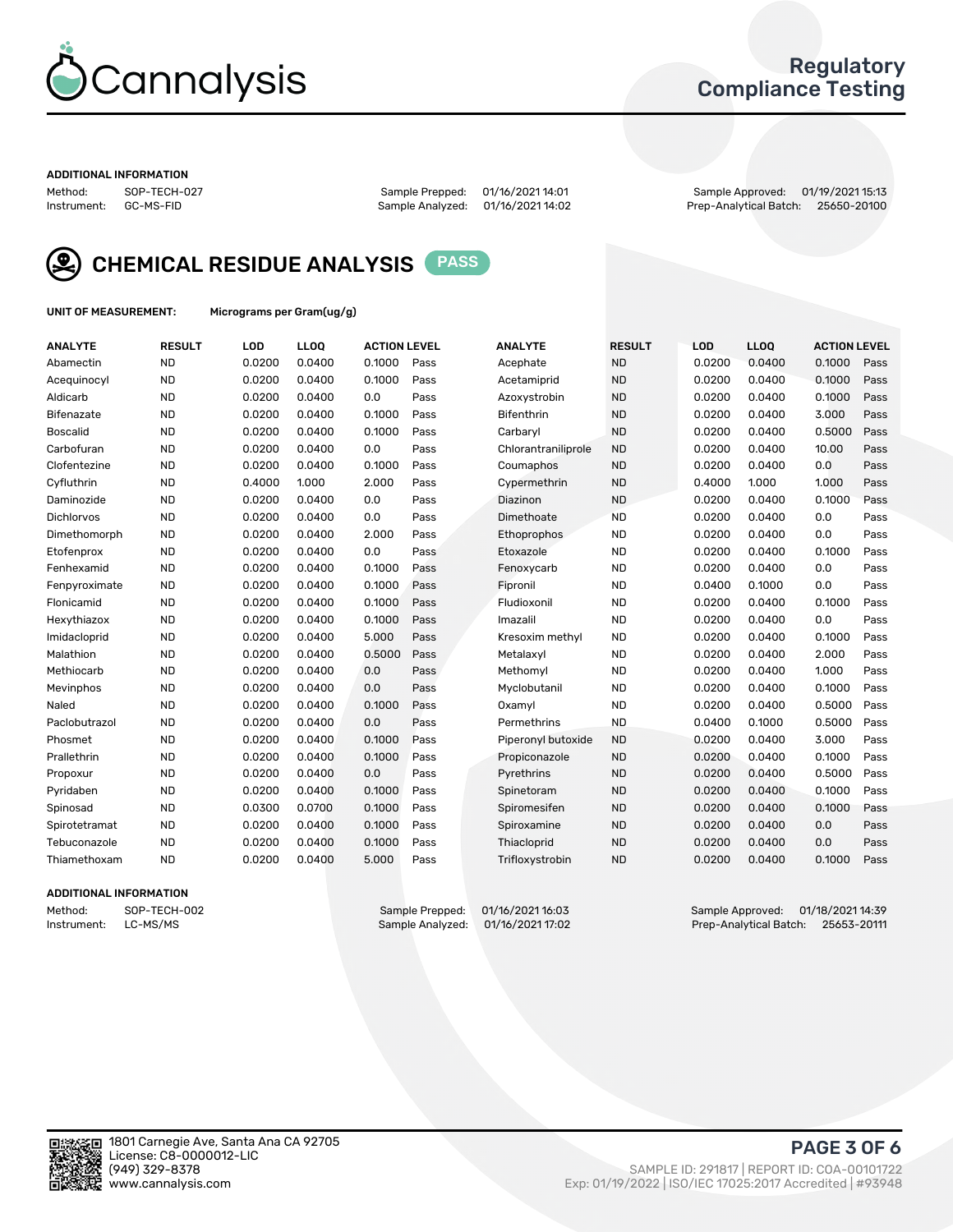

## CHEMICAL RESIDUE GC ANALYSIS PASS

| UNIT OF MEASUREMENT: | Microgr |
|----------------------|---------|
|                      |         |

rams per Gram(ug/g)

| <b>ANALYTE</b>                | <b>RESULT</b> | LOD    | LLOO   | <b>ACTION LEVEL</b> |                  | <b>ANALYTE</b>   | <b>RESULT</b> | LOD              | <b>LLOO</b>            | <b>ACTION LEVEL</b> |      |
|-------------------------------|---------------|--------|--------|---------------------|------------------|------------------|---------------|------------------|------------------------|---------------------|------|
| Captan                        | <b>ND</b>     | 0.1000 | 0.2000 | 0.7000              | Pass             | Chlordane        | <b>ND</b>     | 0.0109           | 0.0136                 | 0.0                 | Pass |
| Methyl parathion              | <b>ND</b>     | 0.0400 | 0.1000 | 0.0                 | Pass             | <b>PCNB</b>      | <b>ND</b>     | 0.0200           | 0.0400                 | 0.1000              | Pass |
| Chlorfenapyr                  | <b>ND</b>     | 0.0800 | 0.1000 | 0.0                 | Pass             | Chlorpyrifos     | <b>ND</b>     | 0.0800           | 0.1000                 | 0.0                 | Pass |
|                               |               |        |        |                     |                  |                  |               |                  |                        |                     |      |
| <b>ADDITIONAL INFORMATION</b> |               |        |        |                     |                  |                  |               |                  |                        |                     |      |
| Method:                       | SOP-TECH-010  |        |        |                     | Sample Prepped:  | 01/16/2021 16:03 |               | Sample Approved: |                        | 01/18/2021 16:08    |      |
| Instrument:                   | GC-MS/MS      |        |        |                     | Sample Analyzed: | 01/16/2021 17:02 |               |                  | Prep-Analytical Batch: | 25654-20112         |      |
|                               |               |        |        |                     |                  |                  |               |                  |                        |                     |      |

## RESIDUAL SOLVENT ANALYSIS PASS

UNIT OF MEASUREMENT: Micrograms per Gram(ug/g)

| <b>ANALYTE</b>       | <b>RESULT</b> | LOD    | <b>LLOO</b> | <b>ACTION LEVEL</b> |      | <b>ANALYTE</b>           | <b>RESULT</b> | LOD    | LLOO  | <b>ACTION LEVEL</b> |      |
|----------------------|---------------|--------|-------------|---------------------|------|--------------------------|---------------|--------|-------|---------------------|------|
| Acetone              | <b>ND</b>     | 5.000  | 250.0       | 5000                | Pass | Acetonitrile             | <b>ND</b>     | 5.000  | 50.00 | 410.0               | Pass |
| Benzene              | <b>ND</b>     | 0.5000 | 1.000       | 1.000               | Pass | <b>Butane</b>            | <b>ND</b>     | 76.80  | 96.00 | 5000                | Pass |
| Chloroform           | <b>ND</b>     | 0.5000 | 1.000       | 1.000               | Pass | Ethanol                  | <b>ND</b>     | 10.00  | 50.00 | 5000                | Pass |
| <b>Ethyl Acetate</b> | <b>ND</b>     | 5.000  | 50.00       | 5000                | Pass | <b>Ethyl Ether</b>       | <b>ND</b>     | 25.00  | 50.00 | 5000                | Pass |
| Ethylene oxide       | <b>ND</b>     | 0.5000 | 1.000       | 1.000               | Pass | Heptane                  | <b>ND</b>     | 1.000  | 5.000 | 5000                | Pass |
| Hexane               | <b>ND</b>     | 0.5000 | 5.000       | 290.0               | Pass | <b>Isopropyl Alcohol</b> | <b>ND</b>     | 5.000  | 50.00 | 5000                | Pass |
| Methanol             | <b>ND</b>     | 10.00  | 50.00       | 3000                | Pass | Methylene chloride       | <b>ND</b>     | 0.5000 | 1.000 | 1.000               | Pass |
| Pentane              | <b>ND</b>     | 1.000  | 50.00       | 5000                | Pass | Propane                  | <b>ND</b>     | 16.00  | 20.00 | 5000                | Pass |
| Toluene              | <b>ND</b>     | 0.5000 | 1.000       | 890.0               | Pass | Xvlenes                  | <b>ND</b>     | 6.000  | 100.0 | 2170                | Pass |
| Trichloroethylene    | <b>ND</b>     | 0.2500 | 1.000       | 1.000               | Pass | 1.2-Dichloroethane       | <b>ND</b>     | 0.5000 | 1.000 | 1.000               | Pass |

### ADDITIONAL INFORMATION

Method: SOP-TECH-021 Sample Prepped: 01/16/2021 15:29 Sample Approved: 01/19/2021 16:35<br>Instrument: HS-GC-MS/FID Sample Analyzed: 01/16/2021 15:29 Prep-Analytical Batch: 25644-20107 Prep-Analytical Batch: 25644-20107



UNIT OF MEASUREMENT: Cycle Threshold (Ct)

| <b>ANALYTE</b>         | <b>RESULT</b>              | LOD   | <b>LLOO</b> |     | <b>ACTION LEVEL</b> | <b>ANALYTE</b>   | <b>RESULT</b> | LOD   | <b>LLOO</b>            |                  | <b>ACTION LEVEL</b> |
|------------------------|----------------------------|-------|-------------|-----|---------------------|------------------|---------------|-------|------------------------|------------------|---------------------|
| A.fumigatus            | <b>ND</b>                  | 33.00 | 0.0         | 0.0 | Pass                | A. flavus        | <b>ND</b>     | 33.00 | 0.0                    | 0.0              | Pass                |
| A. niger               | <b>ND</b>                  | 33.00 | 0.0         | 0.0 | Pass                | A. terreus       | <b>ND</b>     | 33.00 | 0.0                    | 0.0              | Pass                |
| <b>STEC</b>            | <b>ND</b>                  | 33.00 | 0.0         | 0.0 | Pass                | Salmonella spp   | <b>ND</b>     | 33.00 | 0.0                    | 0.0              | Pass                |
| ADDITIONAL INFORMATION |                            |       |             |     |                     |                  |               |       |                        |                  |                     |
| Method:                | SOP-TECH-016, SOP-TECH-022 |       |             |     | Sample Prepped:     | 01/18/2021 05:35 |               |       | Sample Approved:       | 01/18/2021 11:51 |                     |
| Instrument:            | aPCR                       |       |             |     | Sample Analyzed:    | 01/18/2021 05:43 |               |       | Prep-Analytical Batch: |                  | 25668-20117         |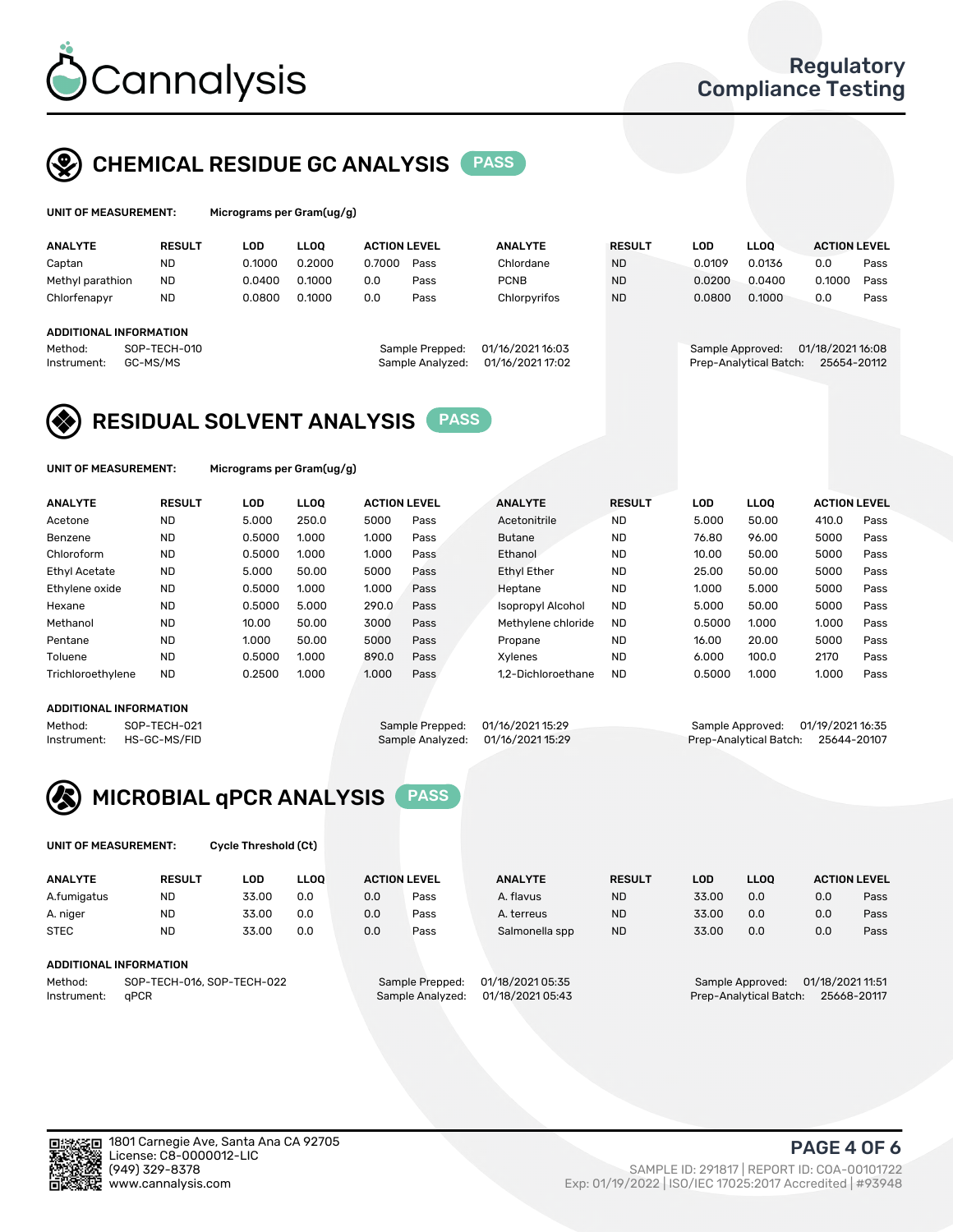



| UNIT OF MEASUREMENT:                                    |                                                                                                                                                                         | Micrograms per Gram(ug/g)      |             |                                     |                                      |               |            |                                            |                                 |      |
|---------------------------------------------------------|-------------------------------------------------------------------------------------------------------------------------------------------------------------------------|--------------------------------|-------------|-------------------------------------|--------------------------------------|---------------|------------|--------------------------------------------|---------------------------------|------|
| <b>ANALYTE</b>                                          | <b>RESULT</b>                                                                                                                                                           | <b>LOD</b>                     | <b>LLOO</b> | <b>ACTION LEVEL</b>                 | <b>ANALYTE</b>                       | <b>RESULT</b> | <b>LOD</b> | LLOO <sup>1</sup>                          | <b>ACTION LEVEL</b>             |      |
| Arsenic                                                 | <b>ND</b>                                                                                                                                                               | 0.0200                         | 0.0500      | 0.2000<br>Pass                      | Cadmium                              | <b>ND</b>     | 0.0050     | 0.0500                                     | 0.2000                          | Pass |
| Lead                                                    | <lloo< td=""><td>0.0100</td><td>0.0500</td><td>0.5000<br/>Pass</td><td>Mercury</td><td><b>ND</b></td><td>0.0030</td><td>0.0500</td><td>0.1000</td><td>Pass</td></lloo<> | 0.0100                         | 0.0500      | 0.5000<br>Pass                      | Mercury                              | <b>ND</b>     | 0.0030     | 0.0500                                     | 0.1000                          | Pass |
| <b>ADDITIONAL INFORMATION</b><br>Method:<br>Instrument: | SOP-TECH-013<br>ICP-MS                                                                                                                                                  |                                |             | Sample Prepped:<br>Sample Analyzed: | 01/18/2021 08:36<br>01/18/2021 09:39 |               |            | Sample Approved:<br>Prep-Analytical Batch: | 01/18/2021 18:57<br>25662-20124 |      |
|                                                         |                                                                                                                                                                         | <b>MYCOTOXINS ANALYSIS</b>     |             | <b>PASS</b>                         |                                      |               |            |                                            |                                 |      |
| UNIT OF MEASUREMENT:                                    |                                                                                                                                                                         | Micrograms per Kilogram(ug/kg) |             |                                     |                                      |               |            |                                            |                                 |      |
| <b>ANALYTE</b>                                          | <b>RESULT</b>                                                                                                                                                           | <b>LOD</b>                     | <b>LLOO</b> | <b>ACTION LEVEL</b>                 | <b>ANALYTE</b>                       | <b>RESULT</b> | <b>LOD</b> | <b>LLOQ</b>                                | <b>ACTION LEVEL</b>             |      |
| Aflatoxin B1                                            | <b>ND</b>                                                                                                                                                               | 1.000                          | 2.000       | N/A                                 | Aflatoxin B2                         | <b>ND</b>     | 2.000      | 5.000                                      |                                 | N/A  |
| Aflatoxin G1                                            | <b>ND</b>                                                                                                                                                               | 2.000                          | 5.000       | N/A                                 | Aflatoxin G2                         | <b>ND</b>     | 2.000      | 5.000                                      |                                 | N/A  |
| <b>Total Aflatoxins</b>                                 | <b>ND</b>                                                                                                                                                               | 10.00                          | 14.00       | 20.00<br>Pass                       | Ochratoxin A                         | <b>ND</b>     | 1.000      | 2.000                                      | 20.00                           | Pass |

#### ADDITIONAL INFORMATION

Method: SOP-TECH-020 Sample Prepped: 01/16/2021 16:02 Sample Approved: 01/18/2021 14:37 Instrument: LC-MS/MS Sample Analyzed: 01/16/2021 16:14 Prep-Analytical Batch: 25663-20108

# FILTH & FOREIGN MATERIAL ANALYSIS PASS

UNIT OF MEASUREMENT: Filth and Foreign Matter (%, #/3g)

| <b>ANALYTE</b>                                              | <b>RESULT</b> | LOD | <b>LLOO</b> | <b>ACTION LEVEL</b>                                                         |      | <b>ANALYTE</b> | <b>RESULT</b> | LOD                                                                           | <b>LLOO</b> | <b>ACTION LEVEL</b> |      |
|-------------------------------------------------------------|---------------|-----|-------------|-----------------------------------------------------------------------------|------|----------------|---------------|-------------------------------------------------------------------------------|-------------|---------------------|------|
| IF RH ME                                                    | <b>ND</b>     | 0.0 | 0.0         | 1.000                                                                       | Pass | <b>IFM</b>     | <b>ND</b>     | 0.0                                                                           | 0.0         | 25.00               | Pass |
| Mold                                                        | <b>ND</b>     | 0.0 | 0.0         | 25.00                                                                       | Pass | <b>SSCD</b>    | <b>ND</b>     | 0.0                                                                           | 0.0         | 25.00               | Pass |
| ADDITIONAL INFORMATION                                      |               |     |             |                                                                             |      |                |               |                                                                               |             |                     |      |
| Method:<br>SOP-TECH-009<br>Instrument:<br>Visual Inspection |               |     |             | 01/16/2021 15:23<br>Sample Prepped:<br>01/16/2021 15:23<br>Sample Analyzed: |      |                |               | 01/16/2021 15:29<br>Sample Approved:<br>25670-20106<br>Prep-Analytical Batch: |             |                     |      |